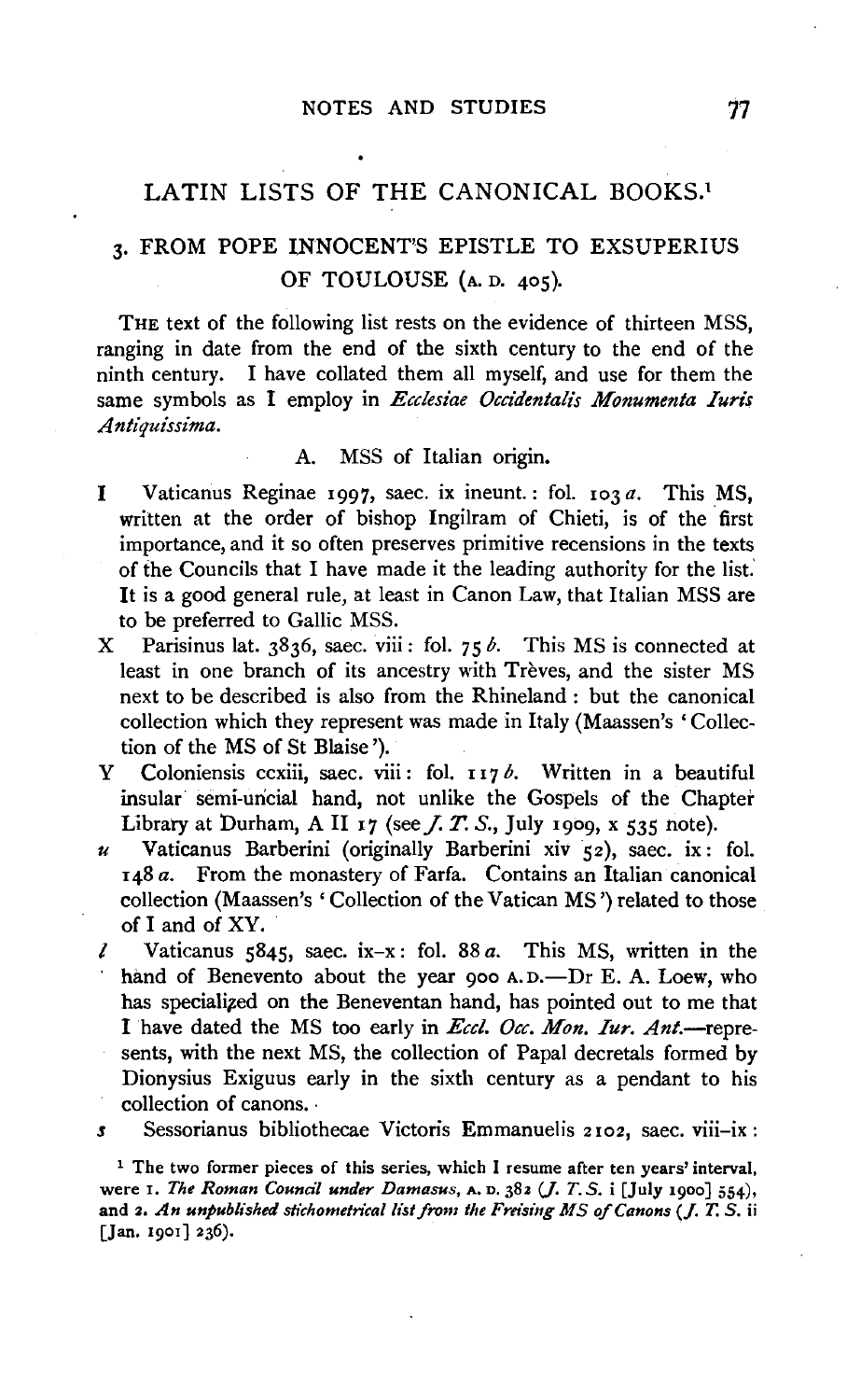## 78 THE JOURNAL OF THEOLOGICAL STUDIES

fol. 108 *a.* Most of the Sessorian MSS came from the abbey of Nonantula in North Italy. This MS of the Dionysian collection was practically unknown to Maassen.

### B. MSS of Gallic origin.

- C Parisinus lat. 12097, saec. vi exeunt.: fol. 25 *b.* The MS came to the Bibliothèque Nationale from St Germain-des-Près, and to St Germain from Corbie. It forms a single group with the next three MSS : and whereas KT represent a southern branch within the group, C with Pi appears to belong to northern Gaul.
- K Coloniensis ccxii, saec. vi-vii: fol. 72 *a.* Perhaps brought to Cologne in the time of archbishop Hildebald (ob. 819 A. D.), a great collector of MSS, but written, as it would seem, in Provence. I have discussed its date and *provenance* in Dr Bum's *Facsimiles*  of *the Creeds* (Henry Bradshaw Society, vol. xxxvi), 1908, pp.  $39 - 41$
- T Tolosanus 364, saec. vii : fol. 30 *b.* Probably written in Albi, and saved from a fire there in the year  $666$ ; see my paper in *J. T. S.* ii (Jan. 1901) 266-273.
- Pi<sup>n</sup> Parisinus lat. 1564, saec. ix : fol. 35 *b*. Came to the Royal Library from the library of Colbert : at an earlier date it had belonged to Pithou, and I have no doubt that it is identical with the 'vetustissimus ecclesiae Cenomannensis codex' from which Pithou copied the 'fides Isatis ex Iudaeo' or 'creed of Isaac the ex-Jew'. The MS therefore had belonged to Le Mans.
- F Parisinus lat. 1451, saec. viii-ix: fol. 100 *a.* This MS from St Maur-les-Fosses, together with Vat. Reg. 1127 (saec. ix ineunt.: from Angoulême) and with a third MS, also of the ninth century, now in the Museum Meermanno-Westreenianum at the Hague, form a group representing a collection made in Gaul not later than 6oo (Maassen's ' Collection of the MS of St Maur ') and quite independent of the four MSS last described.
- II Parisinus lat. 3848 A, saec. ix : fol. 39 *b.* This and the next (and last) MS represent the collection known as Quesnel's, from the Oratorian P. Quesnel, who printed it in the appendix to his edition of St Leo (Paris 1675) because he believed it to contain the Canon Law of the Roman Church of the fifth century. And it is quite true that it distinguishes itself from the collections just enumerated by the entire absence of Gallic material. But it is a Gallic collection for all that, put together about 500 A. D., not improbably (so far I should hold with Quesnel) with a view to Romanizing the Canon Law of Gaul. Duchesne connects it with Arles or its neighbourhood : if the place is right, the person was probably Caesarius.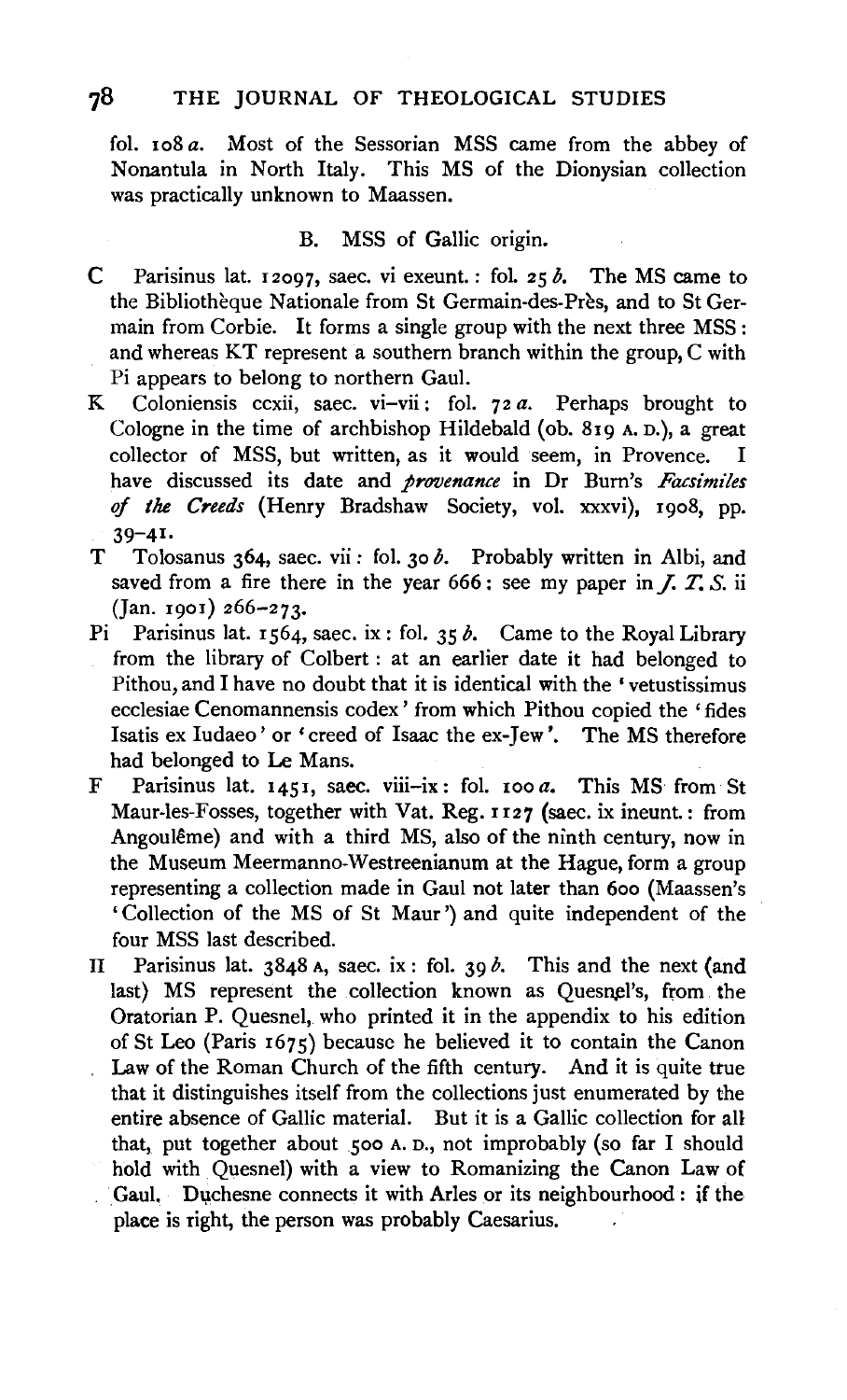*'lt* Atrebatensis 572, saec. ix ineunt.: fol. 47 *b.* Of all MSS of the Quesnel collection this is the one whose history can best be reconstructed. It came to the public library at Arras at the Revolution from the great religious house of St Vaast in the same town, and there it had not improbably been ever since it was written. A note of the scribe tells us that his 'vetustus codex' reckoned 262 years from the council of Antioch  $[A, D, 34]$  to the fifteenth year of king Clothair and the twelfth indiction. The data are not quite easy to reconcile satisfactorily: but as the year will be about 6oo A. D., the prince referred to is apparently Clothair II, and, what is still more important, the locality is fixed to a small region in Northern France (including Arras) which was then the limit of the dominions of Clothair.

As the number of MSS catalogued is alone enough to prove-and they are but a selection of those at a modern editor's disposal-this list of the canonical books must have been very widely known. Mgr Duchesne, *Histoire ancienne de l'eglise* iii 29 n., has acutely conjectured that an edition of some eight decretals of popes Siricius. Innocent, Zosimus, and Celestine was already in circulation at the beginning of the pontificate of St Leo. At any rate Leo, in a letter of the year 443, speaks of 'omnia decretalia constituta tam beatae recordationis Innocentii quam omnium decessorum nostrorum '; and with the emphasis thus already laid on the 'constitutions' of pope Innocent, it is reasonable to suppose that the decretal letter to Exsuperius of Toulouse was the main source from which Gaul and Italy alike drew, during the fifth century, their knowledge of the authorized contents of the Bible of the Roman Church.

With two exceptions (for the omission in the Chieti MS of the epistle of Jude is presumably a mere omission by *homoeoarcton)* the text of the document is free from serious doubt : but the two exceptions are significant and interesting. For the epistles of St Paul three MSS, including the best of all, give  $x_{III}$  for  $x_{III}$  : and though nothing is easier than accidental confusion between these numbers, it must be remembered that the Church of Rome was very slow in accepting the Epistle to the Hebrews as St Paul's, and pope Innocent does not in fact cite it in his extant decretals. Similarly eight MSS, again including the best of all, omit the mention of 'writings published under the name of Andrew and, in fact, composed by the philosophers Xenocarides and Leonidas '. In this case *homoeoarcton* is a sufficient explanation of the loss of the words, while it is difficult to account for their insertion on the hypothesis that they are not original.

I am glad to find that Dr M. R. James, whom I consulted on.the subject, shares my belief in the genuineness of the words. I venture to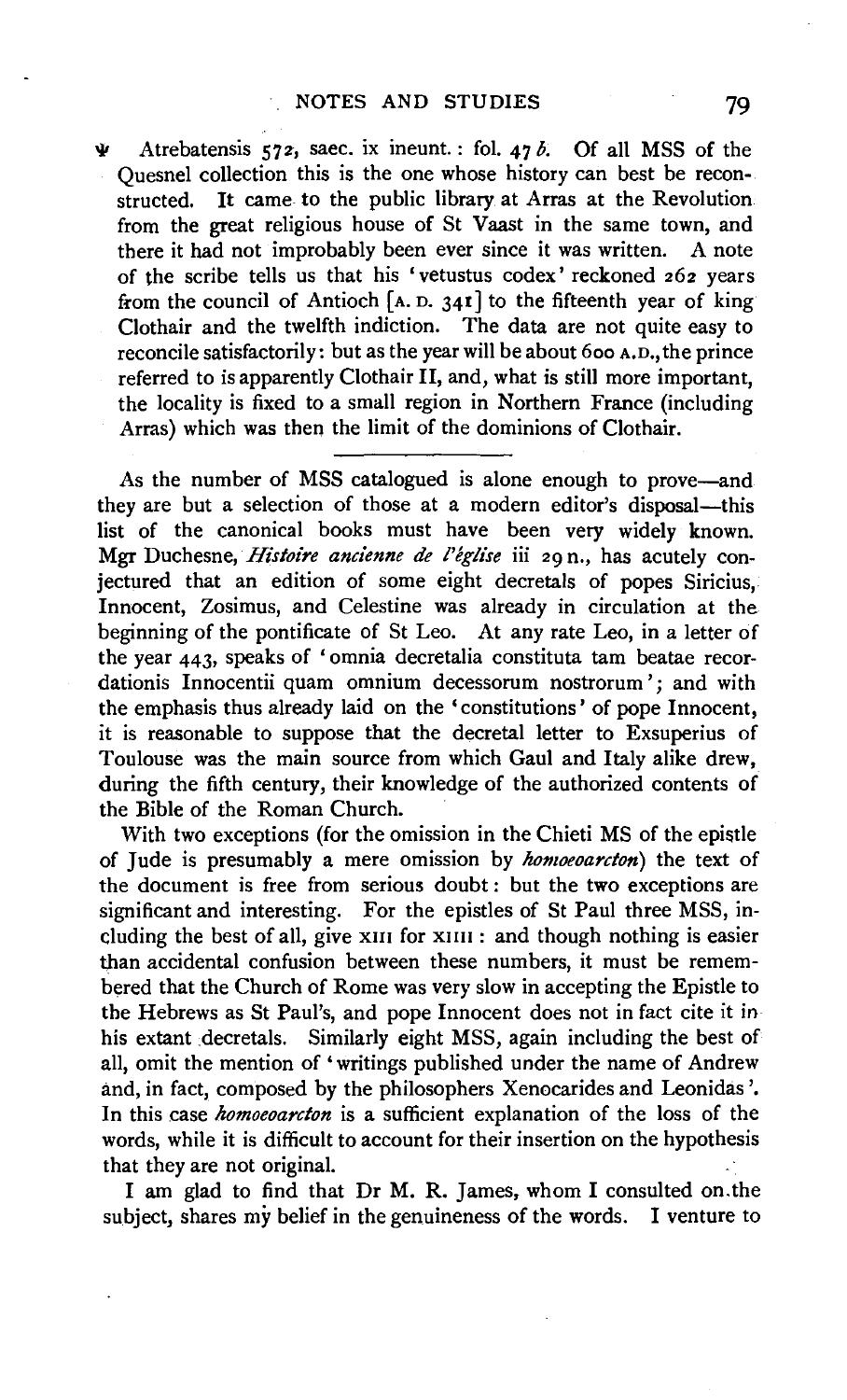quote what he writes to me. The 'scripta sub nomine Andreae' he supposes to be the Leucian Acta Andreae, the philosophers to be the characters in whose name the Acts were written : $-$ 

' Fabricius, Thilo, and Lipsius thought that "Xenocarides and Leonidas " concealed the name of Leucius Charinus. Gutschmid, quoted by Lipsius *Apokr. Apostelgeschichte* iii 430, disagreed, and thought them the names of the real authors of the  $Acta$ . To me it seems probable that they are the names of the reputed authors. I surseems probable that they are the names of the reputed authors. mise them to have been philosophers converted by Andrew, who became his disciples, and eventually wrote his exploits. No episode in the extant remains of the *Acta* records them ; but, as in nearly all cases, we do not possess the beginning of the text nor, very likely, its original ending, in either or both of which the names would naturally occur, as they do in the Protevangelium and the Gospel of Thomas.

'These Acts are mentioned by Eusebius  $[H, E, \text{ iii } 25]$ , and so on, and are rather extensively quoted by Augustine.

'Personally, I do not see why they should not have been written by the author of the Acts of John. The one uuadulterated episode of them which we possess, called by Bonnet "Ex Actis Andreae" *[Acta Apostolorum Apocrypha* 11 i, Leipzig 18g8, pp. 38-45], is extremely like the *Acta Ioannis.'* 

#### TEXT

QUI uero libri recipiantur in canone breuis adnexus ostendit. haec sunt quae desiderata moneri uoce uoluisti :

Moysen libri ·V·, id est Genesis

## Exodi **Leuitici**

# Numeri

## Deuteronomii

I. Qui: *praem* iiii T vii X *u* Pi xxvii *ls,* De libris canonicis X-marg Y, Qui libri in canone recipiantur *ls* uero: *om* CPi libri: liberi Y $\Psi^*$ ; *om s* recipiant X recipiatur  $\Pi^*$  canone: can K canonem  $\Psi : +$ scripturarum *ls<sup>2</sup>* (scripturam s\*) brebis XIIV/*u* adnixus CTII adnexos K ostendet *s* haec: *praem* vii C 2. sunt: +ergo *ls*  moneri: moniri CT muneri K moueri Y muniri te F

3· moysen I : moyse *u* mosi *Cl* mose X moysi *rell: de* Moysen *gen. cf Heptateuchum Lugdunensem ad* Num. iii I, x 29 *(vide J. T. S.* ix 81) lib K libi  $\Psi$  librum  $\ell$  v : quinque  $X_s$ ; om  $\ell$ 

4· exhodi I exodus *ls* 

5

5. leuuitici X leuuiticum T laeuiticus *l* leuiticus *s* 

7. *praem* .et F deuteronomii : deutoronomii FXII deutoronumii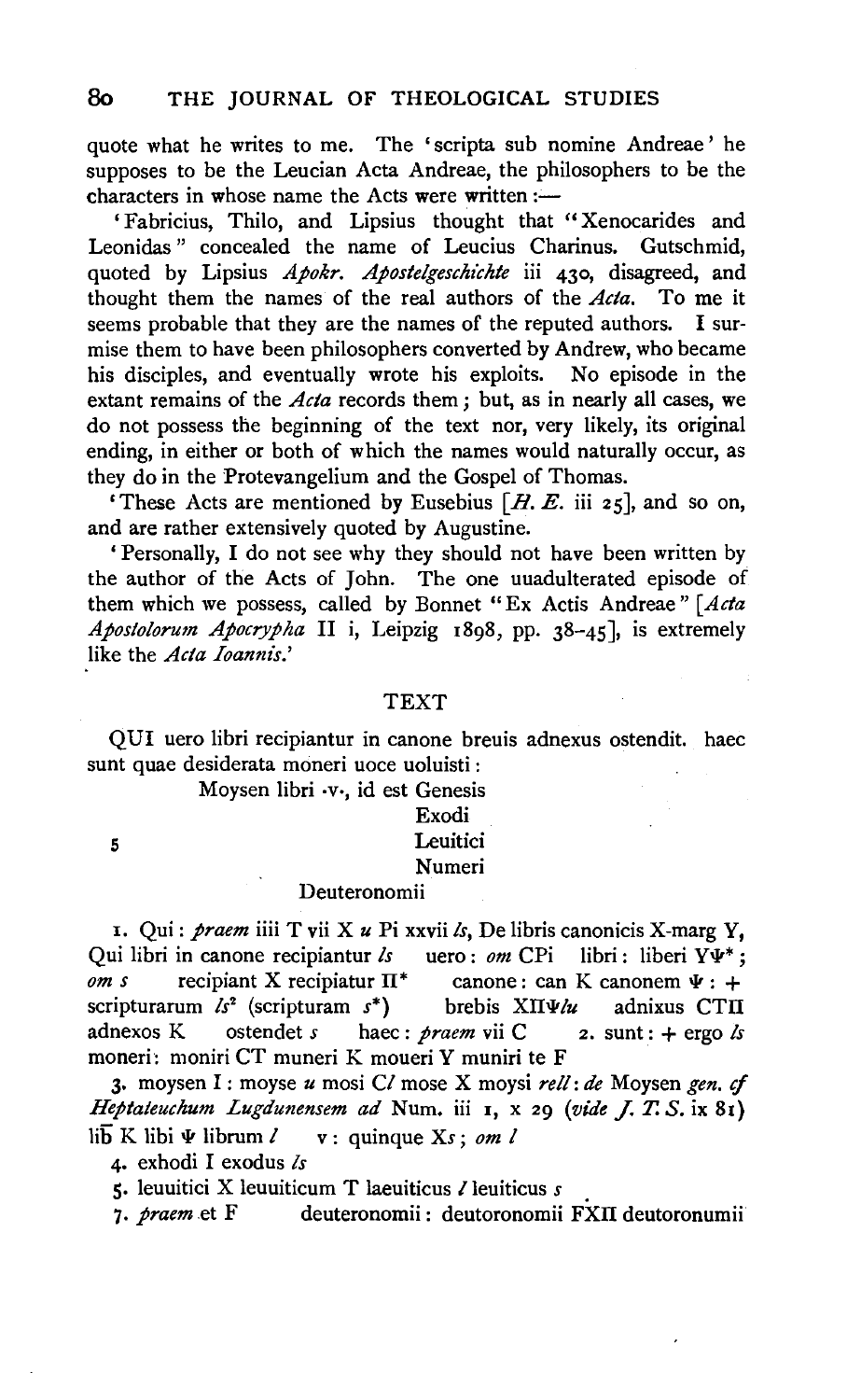|                    | et Hiesu Naue                                             | $\cdot$ .            |
|--------------------|-----------------------------------------------------------|----------------------|
|                    | Iudicum                                                   | ٠Ι٠                  |
| 10                 | Regnorum libri                                            | $\cdot$ IIII $\cdot$ |
|                    | simul et Ruth                                             |                      |
|                    | prophetarum libri                                         | $\cdot$ XVI $\cdot$  |
|                    | Solomonis libri                                           | ٠ν.                  |
|                    | psalterium                                                |                      |
| 15                 | Item historiarum;                                         |                      |
|                    | <b>Iob</b> liber                                          | ٠١.                  |
|                    | Tobiae                                                    | $\cdot$ T $\cdot$    |
|                    | Hester                                                    | ٠І٠                  |
|                    | Iudith                                                    | $\cdot$ I $\cdot$    |
| 20                 | Machabeorum                                               | $\cdot$ II $\cdot$   |
|                    | Hesdrae                                                   | $\cdot$ II $\cdot$   |
|                    | Paralypomenon                                             | $\cdot$ II $\cdot$   |
|                    | Item noui testamenti;                                     |                      |
|                    | euangeliorum                                              | ۰Ш۱۰                 |
|                    | T deuteronomi C deuternomi Y deuternomii $\Psi$ deuteronu |                      |
| nomium $\lambda$ s |                                                           |                      |
|                    | 8. et: necnon et ls; om TY hiesu IKTls:                   |                      |
|                    | FXYII $\Psi$ nauae I nabe X i: unum Iu $\Psi$ ; om Fls    |                      |
|                    | 9. et iudicum $\ell s$ i: unum III; om $\ell s$           |                      |
|                    |                                                           |                      |

 $\sigma$ , et regnorum  $\delta$  $11\overline{b}$  KT quattuor  $\zeta$ 

II. samul K et:  $\omega m$  T  $\text{nth}: + \text{i CXY}u$ 

lib IK; om u xvi: xii l sedecim s 12. profetarum Y

13. solomonis I: solomoni Y salomonis KFXII/s salamonis CTPi¥  $11\bar{b}$  KFI  $v:$  quinque  $XYs$  iii F

15. item:  $om C$ historiā C storiarum Fs\*u

lib IKTFs libri Pi 16. iob:  $\omega m$  F  $i:$  unus  $\text{CXY}\Pi\Psi s$ 

17. tōbi C tobi Pi thobiae T: + liber CXY lib KTu  $i:$  unus **XYWs** 

18. hister K esther T ster F: + liber C lib KPi i: unus  $\Pi\Psi s$ 

19. iudit CXuV iutih Y i (praem lb C lib Pi) ICKTF: unus XΥΠΨs

20. macchabaeorum K ii: duo s; praem lib FPi

21. esdrae T eszrae C haestrae Y esdre u ii: duo s; praem lib FPi

22. paralypomenon KTIIVs: paralypimenon I paralipomenon FX paralipominon C paralipemenon Pi u paralippimnion Y; + libri XYIIV  $\overline{\text{lib}}$  KTFPiI<sup>2</sup>u (non autem I<sup>\*</sup>Cls) ii: duo s

24. euangeliorum  $IXYKF: +$  libri  $C\Pi\Psi$ libri  $Ts$ iiii:  $quattuor s$ VOL. XIII. G

deuteronumio Pi deutero-

IKTL: ihu CPiu iesu